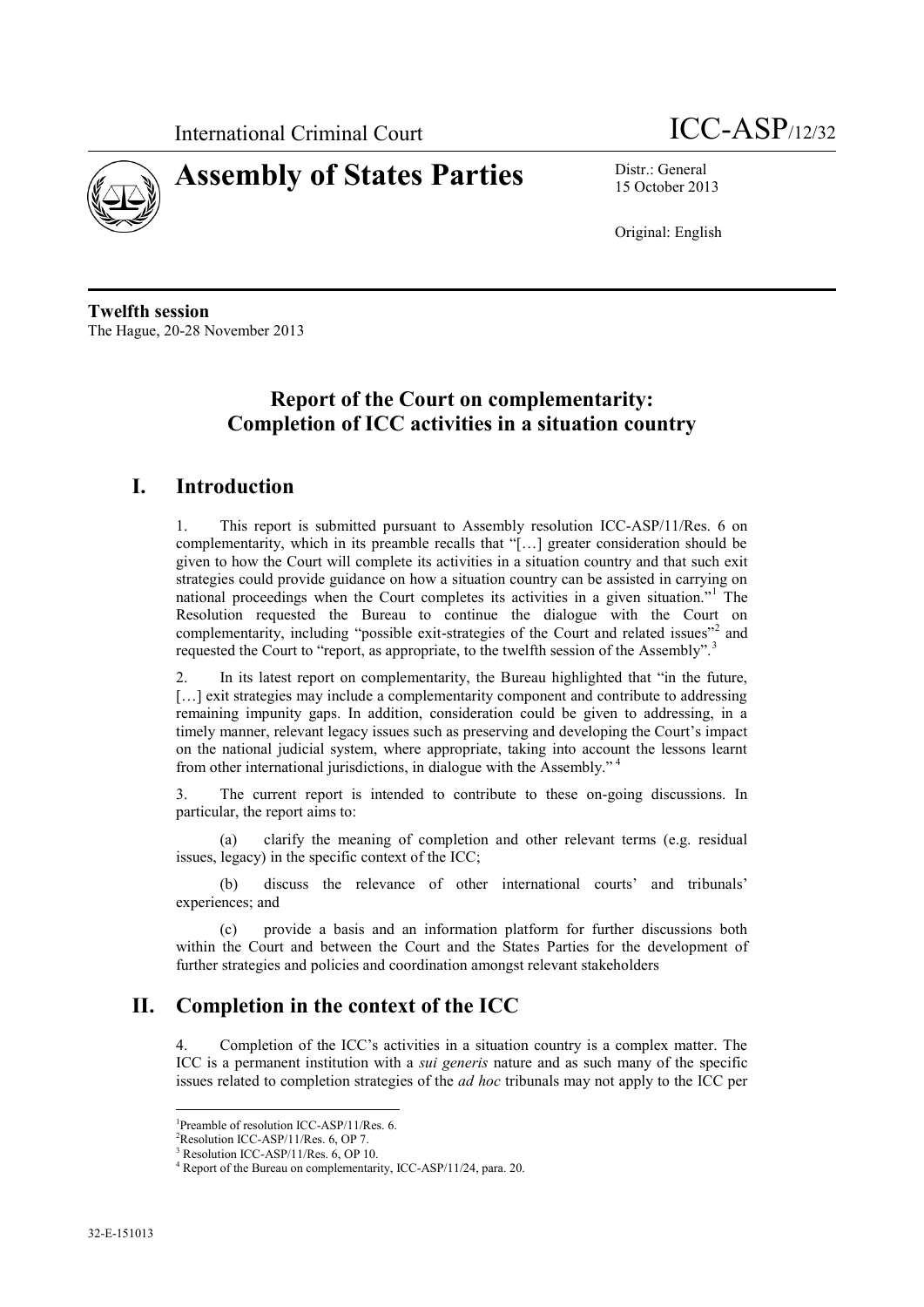se. That said, the experiences of temporary international criminal justice institutions may provide useful considerations if adapted to the ICC context.

5. Completion issues have to be considered in the context of each institution's specific mandate. The mandate forms the legal basis for the institution's judicial activities,  $5$  which in turn drive operational activities (such as court hearings, official missions, field presence, victim participation, outreach, the protection of witnesses etc.).

6. It follows from the temporal limitations built in or subsequently attached to the mandates of many international or internationalized criminal courts and tribunals – such as the International Criminal Tribunal for the Former Yugoslavia (ICTY), the International Criminal Tribunal for Rwanda (ICTR), the Special Court for Sierra Leone (SCSL), the STL and the Extraordinary Chambers in the Courts of Cambodia (ECCC) – that these institutions are expected to eventually complete their activities and cease to exist. To bring about such closure in an orderly manner, *completion strategies* have been devised by some of these institutions.

7. In the case of the ICTY and the ICTR, completion strategies were developed through consultations between the tribunals and their parent body, the United Nations Security Council. Ultimately, strict time limits were specified for the completion of investigations. The SCSL formulated a completion strategy in 2005 following a request from the UN General Assembly.<sup>6</sup>

8. Clearly, there can be no completion strategy for the ICC as a whole, since it is a permanent institution. However, even when focusing on specific situations, various considerations need to be taken into account.

9. The Rome Statute does not pre-define situations for investigations. Situations will be identified by the Office of the Prosecutor, based on a decision of the Prosecutor, taking into consideration any information on crimes under the jurisdiction of the Court, including information received from individuals or groups, States, intergovernmental or nongovernmental organizations; or following a referral from a State Party or the Security Council. The OTP will assess whether the opening of an investigation is warranted under the Statute, as set out in article  $53(1)(a)-(c)$ .

10. The preliminary examination phase offers an opportunity for the Office to ensure the fulfillment of the Rome Statute goals and can promote the initiation of national proceedings in a very cost effective manner. Information from the Office can be factored in by States and relevant organizations, in order to promote timely accountability efforts at the national level – with due respect for the principle of national ownership. Avoiding in such way the need for the Court to intervene will avoid also dealing with more complex completion issues arising in the context of investigations.

11. The Court may be seized of a number of (investigations across various) situations at the same time. The judges may in turn rule on the jurisdictional parameters of a given situation in the context of proceedings before the Court. Situations may be open-ended (relating to alleged crimes committed since a given date) or temporally defined (relating to alleged crimes committed between a given start date and a given end date). In either case, the ICC's legal framework does not foresee any limit on the number of cases that the OTP may bring before the Court – this is a matter of prosecutorial discretion.<sup>7</sup> Furthermore, there is nothing *a priori* excluding the possibility of expanding the temporal or other scope of an existing situation.

12. Neither the Rome Statute nor the Rules of Procedure and Evidence foresee a statute of limitations for the crimes under the Court's jurisdiction. This is a distinct strength of the ICC in the sense that individuals subject to outstanding arrest warrants cannot expect their

 $<sup>5</sup>$  The term "judicial activities" is used here in a wide sense, including e.g. investigations.</sup>

<sup>6</sup> A/59/816–S/2005/350, 27 May 2005.

<sup>7</sup> Nonetheless, the start of investigations *proprio motu* as well as the issuance of an arrest warrant or summons to appear will remain subject to judicial authorization, and any challenges to the jurisdiction of the Court in relation to a particular case will be determined by the judges.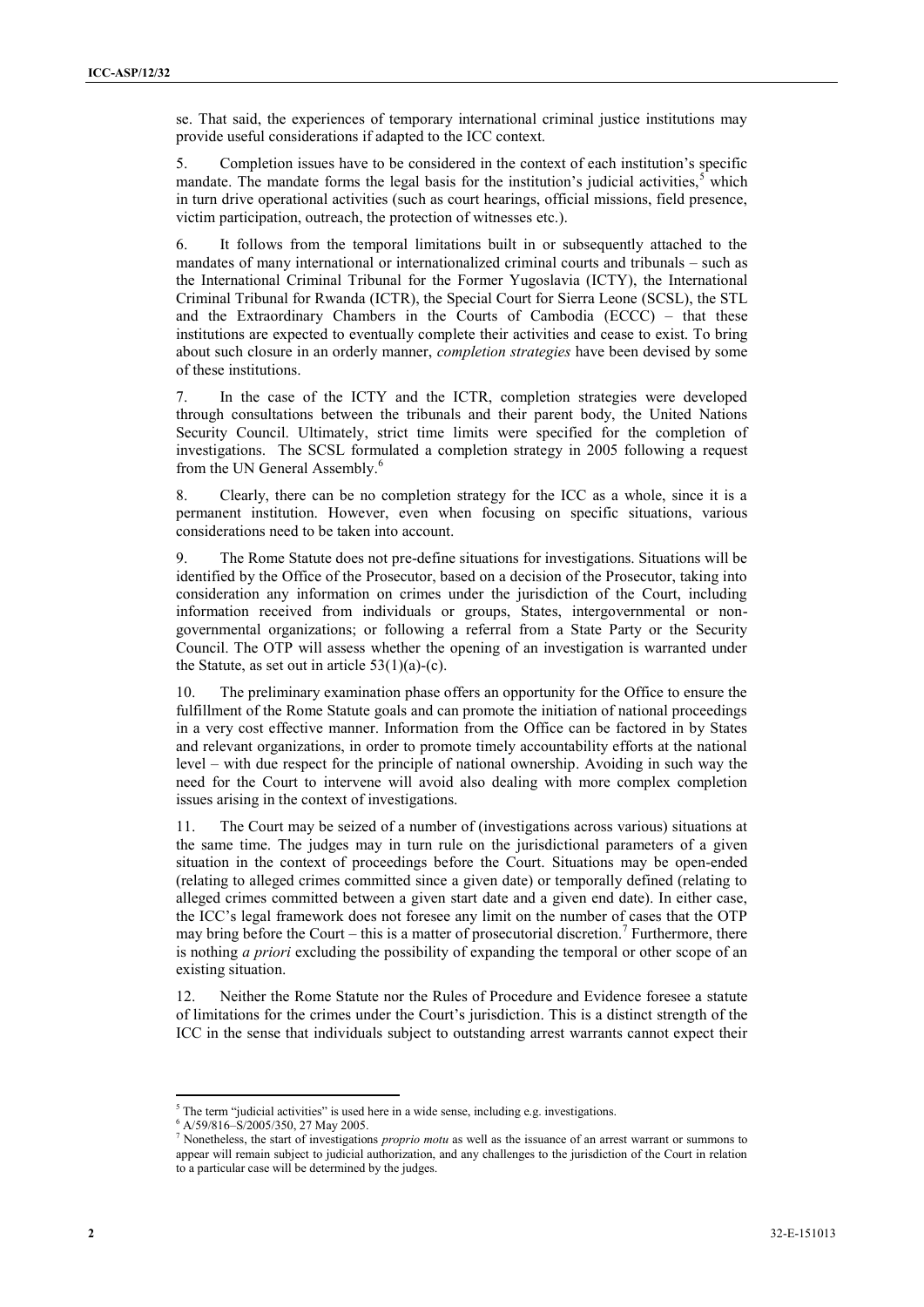cases to lapse and disappear.<sup>8</sup> Moreover, additional cases arising out of a situation could in principle be brought before the Court long after the alleged crimes took place – including on the basis of evidence elicited during trials.

13. Once a case has been initiated before the Court, the Court will remain seized of it until such a time that the case is judicially disposed of, through a finding on its admissibility by the ICC, a final judgement or a decision resulting in acquittal or conviction, or termination of the case by other means. While the Court strives to conduct all proceedings as expeditiously as possible, there are no time limits for the duration of judicial proceedings.

14. Even after a case has been finally disposed of, the Court will remain responsible for issues such as the supervision of the enforcement of sentences, on-going protection and management of witnesses, requests by States for access to Court evidence, and the revision of conviction or sentence.

15. In sum, the ICC's legal framework does not contain provisions relating to the formal completion of the Court's activities in a given situation or case. The completion of judicial activities in the ICC framework differs significantly from *ad hoc* international courts and tribunals which have to consider how certain functions related to the core mandate of such tribunals are to be carried out when those institutions no longer exist. The Court's functions and mandate with respect to a particular situation or case, by contrast, remain subject to the express provisions of the Rome Statute. The permanence of the Court is a key feature of its ability to provide for such ongoing functions.

16. This conclusion does not diminish the need for consideration of a number of issues that are similar to those that have formed part of the completion strategies of *ad hoc* international criminal justice institutions. While a situation before the ICC may not necessarily be closed or completed in a legal sense, the diminishing intensity of the ICC's involvement in a given country will raise a number of practical considerations, in terms of the Court's internal planning as well as in respect of the Court's relationship with the national jurisdiction(s) and the affected communities. In the context of these considerations, the Court will draw from the experiences of other international(ized) tribunals as appropriate.

## **III. Elements of completion strategies and relevance in the ICC context**

17. Completion strategies of international or internationalised courts have been generally described as encompassing three main components:<sup>9</sup>

a) *completion issues* (core judicial and administrative work performed before completion or closing dates, including planning for residual issues),

*residual functions* (a range of core judicial and administrative tasks that must be performed post-completion, since a criminal court's mandate is not complete with the final rendering of decisions), and

*legacy issues* (long-term post-completion projects, which begin prior to the institution's closure, such as outreach and institutional and capacity-building efforts, aimed at leaving a lasting positive impact on affected communities and their criminal justice systems).

18. The relevance of each of the three areas in the ICC context and for the topic of the present report will be discussed below.

<sup>8</sup> The case The Prosecutor vs Bosco Ntaganda offers an example where judicial activities, including investigations, which had been scaling down, increased again as a result of the implementation of an arrest warrant issued several year prior.

<sup>9</sup> Adapted from Heller, K. J., "Completion Strategies", Leuven Centre for Global Studies, 2009, online, <http://www.ipp.ghum.kuleuven.be/publications/heller.pdf>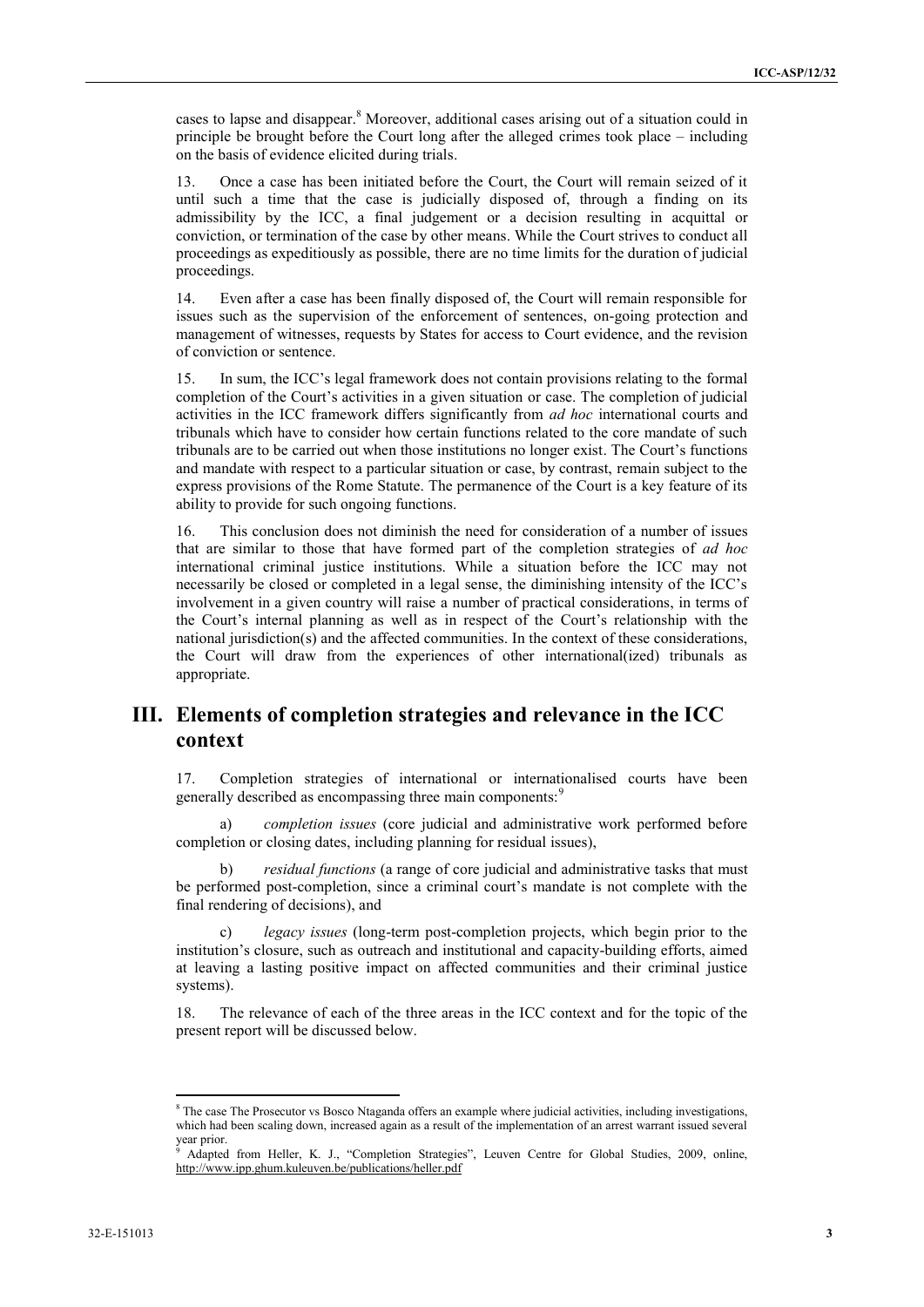#### *a) Completion issues*

19. The meaning of completion in the ICC context has already been discussed above. While the closure of a situation in the legal sense is a complex matter, it is obvious that the Court in each situation aims to ultimately bring about the progressive conclusion of investigative, prosecutorial and judicial activities. This would in turn prompt the gradual scaling down of the Court's operational activities in a situation country, notably including field operations as discussed further below. This in a broad sense forms the framework of completion issues for the ICC which will require adequate planning within the context of the Court's overall operations.

20. Many of the completion issues faced by temporary institutions, such as the projected timelines of the remaining proceedings, or the downsizing of staff and the related risk of "brain drain", while presenting considerable administrative and budgetary challenges for *ad hoc* bodies, have limited relevance for the ICC, or can be more easily accommodated by the Court as a permanent institution.

21. Notably, there is no need to devise any special mechanism for the referral of cases to national jurisdictions, which has been an integral element of the completion strategies of the ICTY and the ICTR. In the context of the ICC, such matters are regulated by the existing legal framework of admissibility issues, a permanent feature of the Rome Statute that is available at all stages of the Court's engagement with a situation and not only in the context of 'completion'.

22. By nature, the ICC will focus its prosecutions on few individuals, leaving it to the national judicial systems to deal with other perpetrators. Assistance from the ICC to a national jurisdiction, including the sharing of information, subject to necessary legal caveats, is envisaged by the Court's legal framework. <sup>10</sup> Pursuant to article 93(10) of the Rome Statute, national jurisdictions may request judicial assistance from the Court.<sup>11</sup> Similar assistance from an international jurisdiction to national authorities has been an important feature of the ICTY and ICTR completion strategies.<sup>12</sup>

*b) Residual functions*

23. "Residual functions" is a term used to refer to on-going obligations and outstanding issues which remain to be fulfilled *after* the close of the main judicial activities in a situation. They commonly include:

- a) Human resources management, e.g. staff pensions;
- b) Enforcement of sentences;
- c) Situation of acquitted persons;
- d) Considering possible requests for revision of conviction or sentence;<sup>13</sup>
- e) Protection of witnesses;

f) Management of archives, ensuring the availability of case records and other materials for the Court itself as well as for other interested stakeholders, notably national jurisdictions;

g) Hearing requests for the variation of protective measures, e.g. for disclosure of protected materials to national authorities for the purpose of proceedings in a national jurisdiction;

h) Implementation and monitoring of reparation orders; and

<sup>&</sup>lt;sup>10</sup> In Uganda for instance, in addition to the Office's investigation and prosecution of the top leaders of the Lord's Resistance Army (LRA), the Office has been providing assistance to the national authorities to investigate and prosecute other individuals.

Such assistance might become particularly relevant in the context of a successful admissibility challenge.

 $12$  See e.g[. http://www.icty.org/sid/10184.](http://www.icty.org/sid/10184)

 $13$  Article 84 is the relevant provision of the Rome Statute.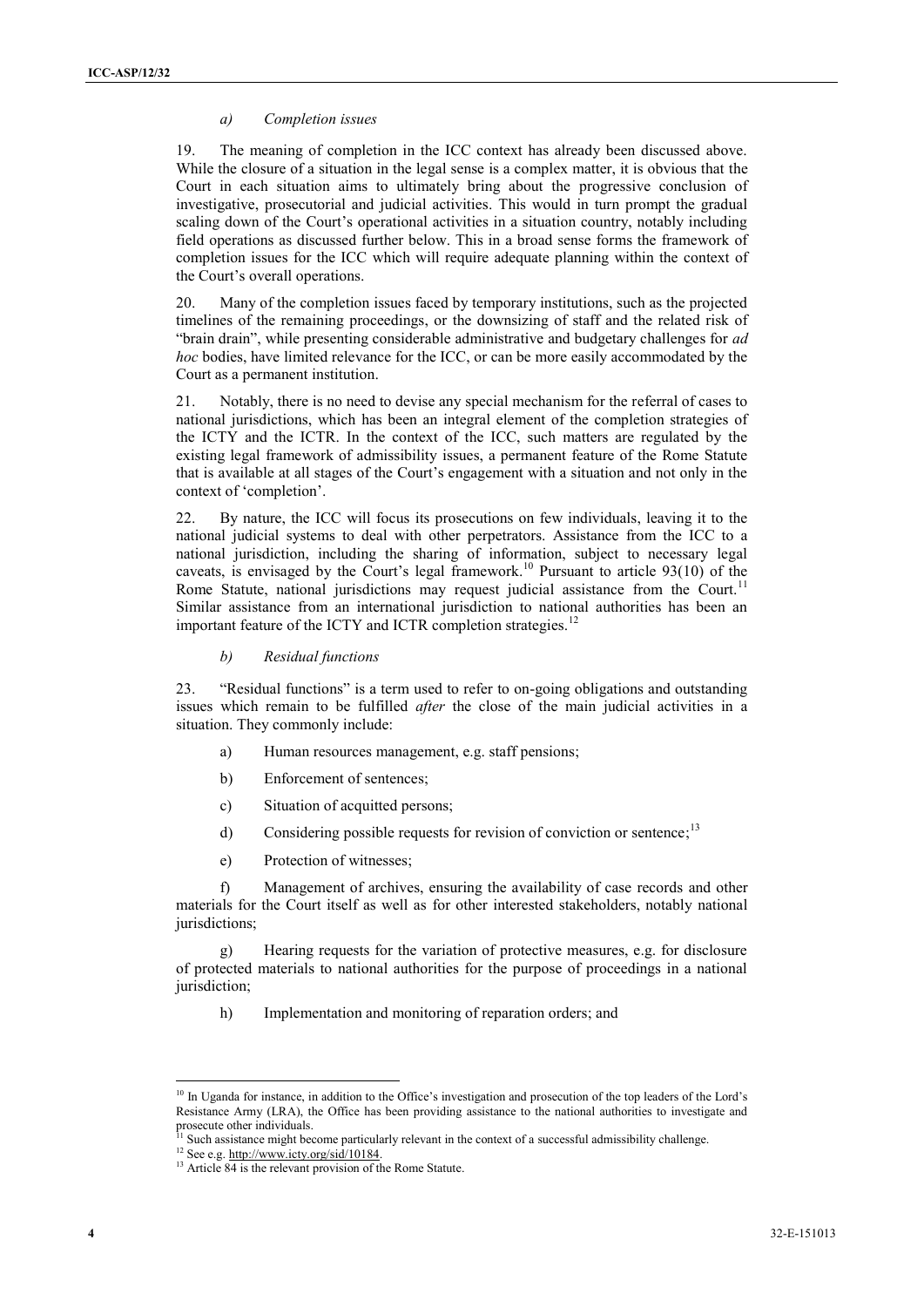i) Outreach for the purpose of informing the affected community of the outcome of the case(s) and the implementation of the judgement(s); establishing public information centres etc.

24. In the case of the ICTR and ICTY, a Mechanism was established by the United Nations Security Council to carry out a number of residual functions of these tribunals after the completion of their respective mandates and the dissolution of the tribunals themselves.

25. As for the ICC, there will be no need for a special body for residual functions; instead the Court itself, as a permanent institution, will continue to exist and deal with any residual activities relating to completed cases as part of the Court's mandate under the Statute. That said, the fulfilment of certain functions listed above by the Court may well have synergies with the strengthening of, or the provision of assistance to national jurisdictions.

26. Furthermore, as acknowledged by the Bureau's report on complementarity, "assessments of what assistance is needed to enable the relevant country's judicial system to handle any residual issues could be seen part of the exit strategies".  $14$  In this respect, the management of these residual functions as well as their adaptation to the post-judicial context of a given situation country, alongside with any assistance assessments in the sense defined in the Bureau's report, will be among the matters that the Court will consider with the progressive completion of activities within a situation.

*c) Legacy matters*

27. Legacy in the context of international criminal proceedings has been defined as the "lasting impact on bolstering the rule of law in a particular society, by conducting effective trials to contribute to ending impunity, while also strengthening domestic judicial capacity."<sup>15</sup>

28. Different from the *ad hoc* tribunals, notably, the ICC does not have primacy vis-àvis national jurisdictions, which in the Rome Statute system bear primary responsibility for the investigation and prosecution of the crimes. The ICC can intervene only in the absence of genuine national proceedings. It is the primary responsibility of the Office of the Prosecutor to determine where relevant statutory conditions for the opening of investigations are met, subject to judicial review as appropriate.

29. Since national jurisdictions by default have primacy in the Rome Statute system, the completion of the ICC's activities in a given situation does not entail returning primacy to the national jurisdiction – which could be said to be the case with the *ad hoc* tribunals. That said, the progressive completion of the ICC's activities in a situation may in practice coincide with an increase in the ability of the domestic jurisdiction to *exercise* its primacy over the crimes.

30. Whereas lessons may be taken from the *ad hoc* tribunals regarding legacy matters, the functions the ICC will perform in this regard should again be understood in light of its specific nature. Unlike the *ad hoc* tribunals, each with a multitude of cases from one situation, the ICC is seized of a number of situations and will normally address a very limited number of cases per situation. Its legacy as such will therefore be more restricted in terms of the footprint it will leave on the situation country  $-$  in accordance with the principle that the ICC *complements* rather than substitutes national courts.

31. Accordingly, and considering that the rationale for the ICC's existence is to contribute to ending impunity and preventing future crimes, the Court aims to maximize the positive impact of each of its activities, from the preliminary examination stage, to the investigation, trial, judgements and possible reparation orders. Public information and outreach, as well as professional working relationships with national jurisdictions, play an important role in this regard.

<sup>&</sup>lt;sup>14</sup> Bureau report on complementarity, ICC-ASP/11/24, paragraph 20.

<sup>&</sup>lt;sup>15</sup> "Rule-of-Law Tools for Post-Conflict States - Maximizing the legacy of Hybrid Courts", Office of the United Nations High Commissioner for Human Rights, 2008.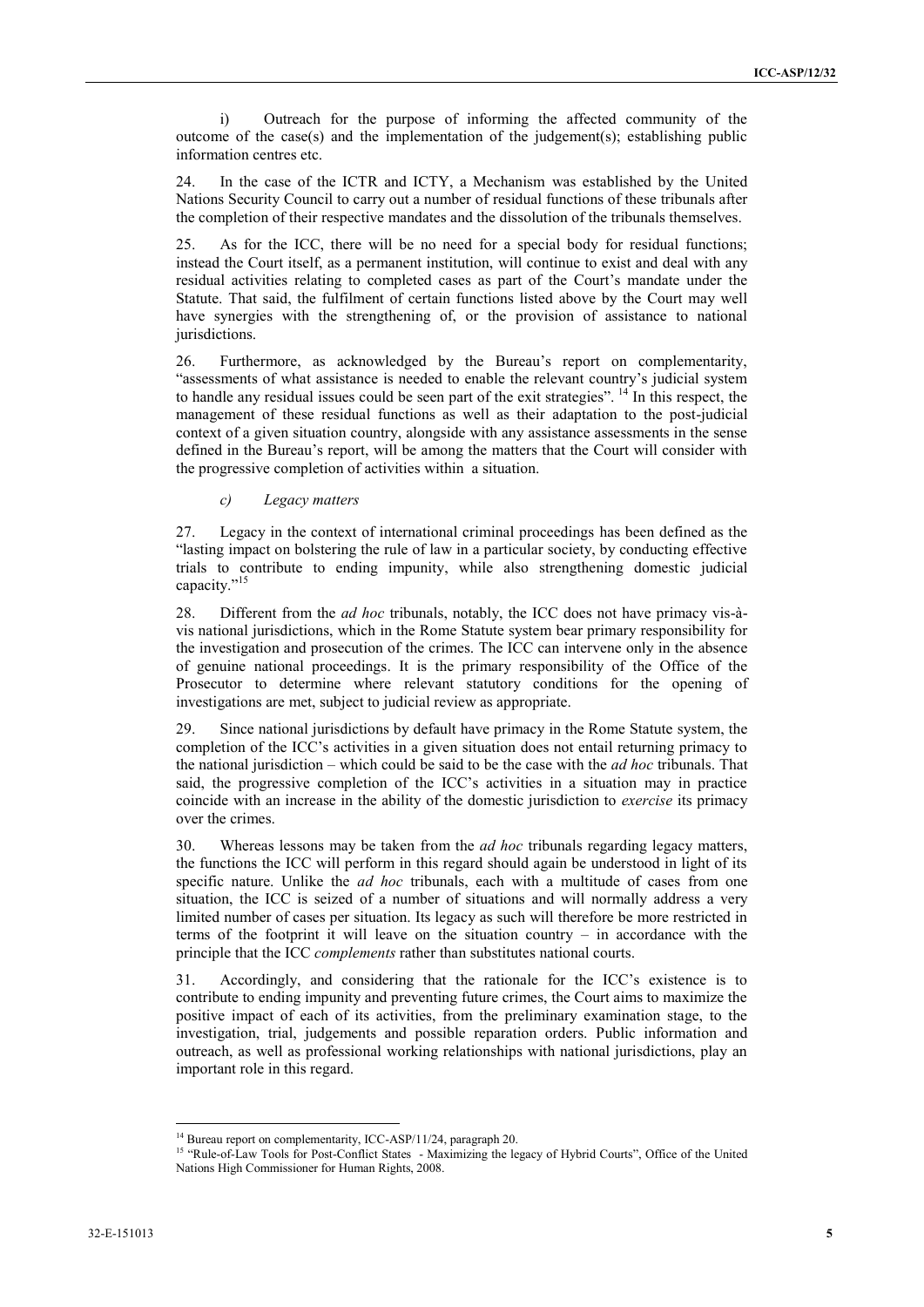32. Legacy of the ICC's involvement in a particular situation naturally bears the highest relevance for the country concerned, but it also has a global aspect, as the crimes under the Rome Statute are of concern to the international community as a whole. The potential preventive effect of disseminating the ICC's work extends to all States Parties and reverberates worldwide.

33. The second report of the ICC on complementarity outlined selected thematic areas which in the Court's view should be given particular attention in the planning and provision of capacity building assistance by other actors in the international justice system.<sup>16</sup> It also clearly indicated that, with regard to situation countries, it would be desirable to implement capacity building initiatives timely and sustainably, so that a great deal of work would have been achieved and the national authorities would have benefited to the fullest from the Court's involvement by the time when the Court's work in these countries would approach its completion.

34. As acknowledged in the Greentree consultations on complementarity, capacity building is intimately linked to the willingness of a given State to address possible gaps at the national level, with the assistance of third parties/donors where appropriate.

35. Furthermore, a fully functioning national system would assist the Court's efforts in dealing with residual functions and thus may impact positively, amongst others, on the Court's costs related to its exit strategy.<sup>17</sup> Taking a practical example, witness protection and support, reinforced national capacities in this area, will ensure that the Court can safely leave those witnesses in need for protection measures, even if the Court had completed its work, in capable and knowledgeable hands at the national level instead of continuing supporting them financially or otherwise, i.e. relocating or resettling. In this respect, synergies with actors developing witness protection and support programmes are essential to be pursued all along the Court's involvement in a given country. As noted in the 2012 Court's report on complementarity, close consultations with the Court is key to ensure the successful implementation of such projects. The ICC's experience in situation countries is relevant and must be continuously shared with actors leading complementarity projects and replicated when needed.

36. Working in this vein will also have the benefit of ensuring that maximum use is made of the Court's involvement in a given country, and it would help avoid a possible gap between its exit moment and the moment in which national authorities start dealing effectively with Rome Statute crimes themselves. In other words, ideally, when the Court is exiting a given county, the national authorities should already be fully ready to pick up and effectively continue work, if needed.

37. However, it should be stressed that the question of synergies between the ICC and the strengthening of national jurisdictions should not be considered solely, or even predominantly, in the context of the completion of the Court's activities in a situation country. Given the ICC's complementary character, assistance to the national justice system in a situation country should be made available from as early on as possible. Likewise, possible assistance that the Court may be able to provide in this respect should be considered throughout *all* stages of proceedings, from preliminary examinations to investigations, trials and beyond.

## **IV. Field operations - a relevant element for the completion of the Court's activities in a given situation**

38. It is submitted that one concrete way to give context and shape to further consideration of completion and legacy issues in the ICC context is to look at these questions through the prism of the Court's field operations. Field presence and field operations are organically related to the Court's judicial activities in a situation, and in many ways represent the "face of the Court" among national stakeholders.

<sup>&</sup>lt;sup>16</sup> The report was intended as a basis for further discussions with other actors leading complementarity related initiatives and, in this respect, their feedback, channeled through the Secretariat of the Assembly of States Parties in view of its new mandate, would be much appreciated by the Court.

<sup>&</sup>lt;sup>17</sup>Report of the Court on complementarity  $\overrightarrow{ASP} - \overrightarrow{ASP}/11/39$ , paragraph 19.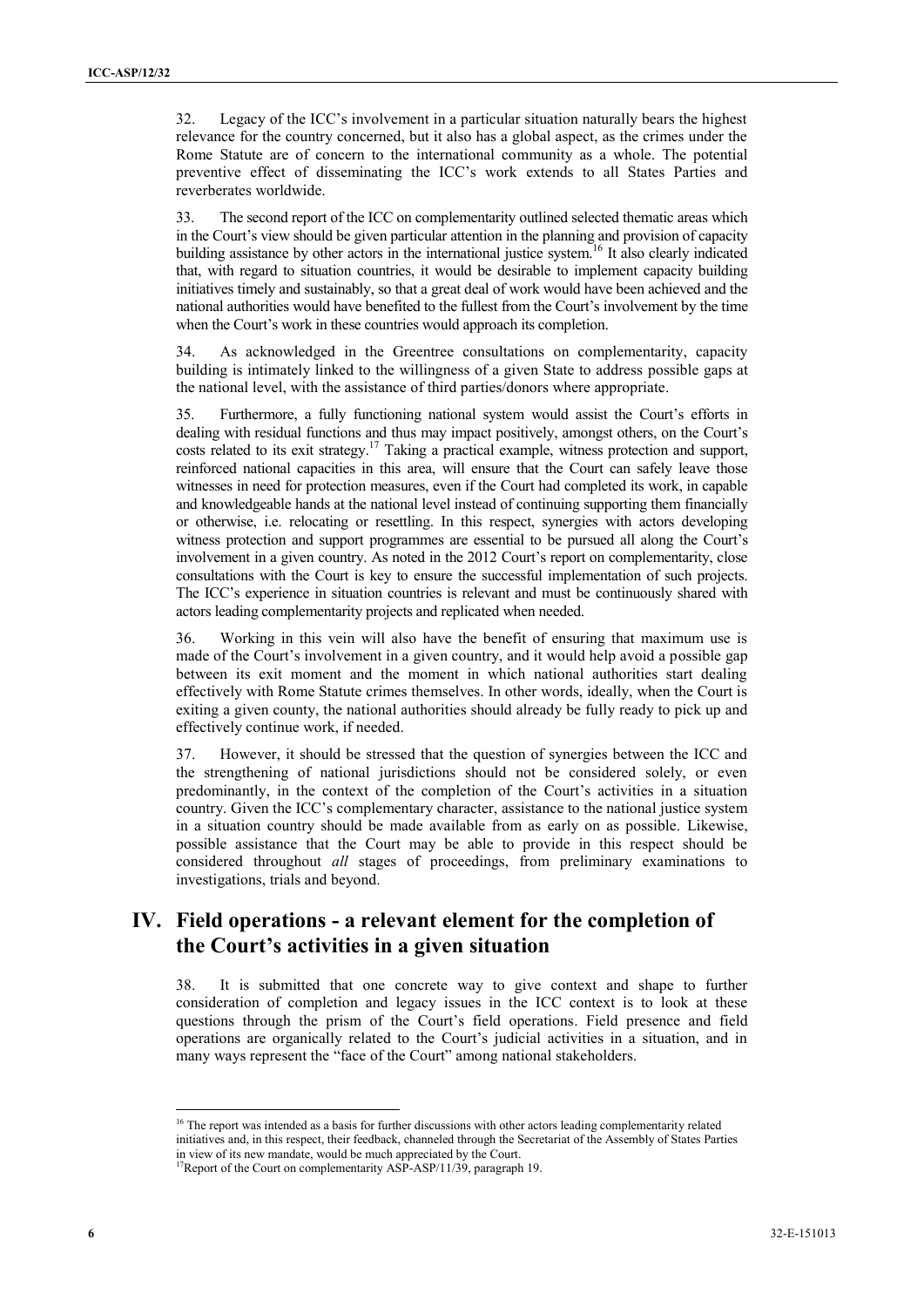39. Since 2005 the Court has implemented its mandate in the situation countries using various forms of field operations such as exploratory missions and periodic missions; limited and temporary deployment of certain functions; time-bound scalable field office presences in and/or near situation countries; and in-situ visits by judges. The field work entails undertaking investigations, ensuring the protection of witnesses and victims, enabling the victims to exercise their statutory rights of participation and reparation, carrying out effective outreach activities directed to the affected communities, assisting counsel teams (defence and legal representatives of victims) and the Trust Fund for Victims, ensuring the security of staff working in and traveling to the countries of situation, and providing IT services and logistical, administrative and medical support.

40. Under particular circumstances, such as a deteriorating security situation, diminished intensity of judicial activities, or lack of cooperation in the implementation of the Court's mandate for long periods of time, the Court may proceed to close an in-country field presence while catering for on-going activities in a different way, for example through missions from Headquarters, or other forms of field engagement such as missions from field presences in neighbouring countries. Such a situation may occur to ensure the optimal use of financial resources and create efficiencies at the field level.

41. In the Court's report on the Review of the field operations, under Part B "Key factors with impact on the field operations", a non-exhaustive list of factors that impact not only on the day-to-day field activities, but also on the selection of various forms of field operations is presented.<sup>18</sup> These factors are also expected to inform the completion strategy of the Court in a given situation. The same report explains, in detail, the link between various forms of field operations and the judicial developments in a given situation. It underlines that, should the Court operate in a situation via a field presence, the delivery of judgment (if no other cases or investigations in the situation remain pending) is a key judicial moment for commencing the scaling down of this presence in preparation for its closure in accordance with any prepared closing strategy.<sup>19</sup>

42. It should be underlined that, to date, this scenario has not occurred in any of the current situations before the Court. However, the Court has experienced closing its field operations in a country near a situation country (Darfur/Sudan), namely Chad, due to the reduced level of field activities. The judicial work in relation to the case *The Prosecutor v. Abdallah Banda Abakaer Nourain and Saleh Mohammed Jerbo Jamus*in has since been catered for through missions from Headquarters, as needed. In Uganda, the Court implemented a maintenance strategy since 2011, and consequently has reduced its field presence over the years with currently minimum staff in charge of victims and witness management and protection, outreach, implementation of the Trust Fund for Victims projects and victims participation and reparation matters.

43. The Court has built experience in closing operations not only from a logistical and administrative view point, but also in terms of the development of a tailored training plan for local staff. This plan has supported their efforts of reintegration in the local labour market, as it has allowed them to develop new skills and competencies. This experience should be built into the human resources part of any exit strategy of the Court.

#### **V. Conclusion**

 $\overline{a}$ 

44. This report has aimed to clarify key concepts and provide preliminary considerations in order to provide a basis for further discussions among the relevant stakeholders on completion and legacy issues and their possible synergies with the strengthening of national jurisdictions within the ICC framework.

45. The completion strategies and experiences of other international and internationalised courts provide a highly useful basis for a structured discussion of completion in the ICC framework, as demonstrated in this report – despite certain intrinsic differences due to the ICC's nature as a permanent institution. Where possible and relevant,

<sup>&</sup>lt;sup>18</sup> Report on the review of field operations, ICC-ASP/9/12, paragraphs 21-22.

 $19$  Report on the review of field operations, ICC-ASP/9/12, paragraphs 17-21.